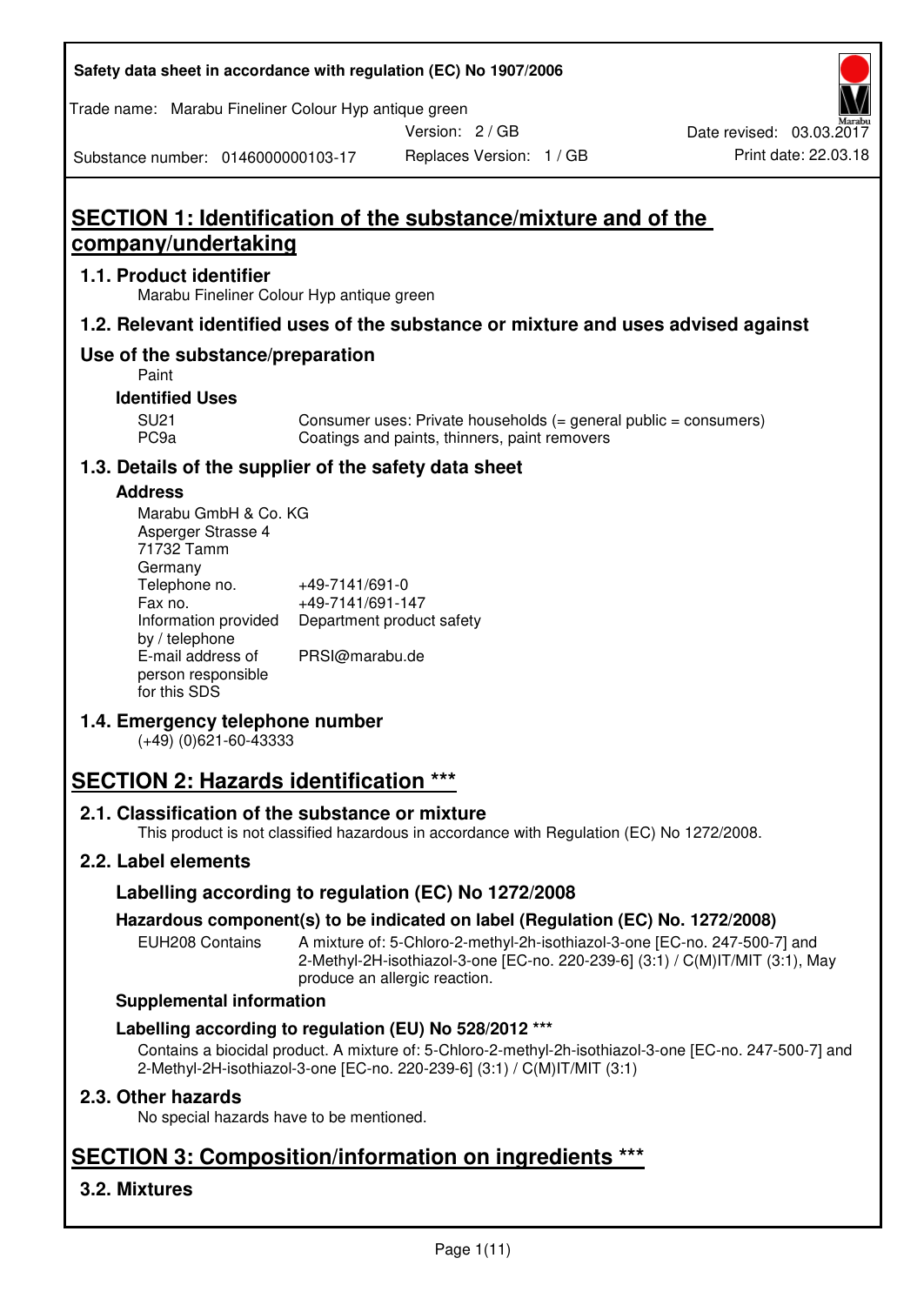| Safety data sheet in accordance with regulation (EC) No 1907/2006                                                                                                 |                                                                                                                        |                              |                                                      |                                                          |      |                                                  |
|-------------------------------------------------------------------------------------------------------------------------------------------------------------------|------------------------------------------------------------------------------------------------------------------------|------------------------------|------------------------------------------------------|----------------------------------------------------------|------|--------------------------------------------------|
| Trade name: Marabu Fineliner Colour Hyp antique green                                                                                                             |                                                                                                                        | Version: 2 / GB              |                                                      |                                                          |      |                                                  |
| Substance number: 0146000000103-17                                                                                                                                |                                                                                                                        |                              |                                                      | Replaces Version: 1 / GB                                 |      | Date revised: 03.03.2017<br>Print date: 22.03.18 |
| <b>Chemical characterization</b>                                                                                                                                  |                                                                                                                        |                              |                                                      |                                                          |      |                                                  |
| Paint based on water                                                                                                                                              |                                                                                                                        |                              |                                                      |                                                          |      |                                                  |
| <b>Hazardous ingredients</b>                                                                                                                                      |                                                                                                                        |                              |                                                      |                                                          |      |                                                  |
| <b>Ethanediol</b><br>CAS No.<br>EINECS no.<br>Registration no.<br>Concentration                                                                                   | $107 - 21 - 1$<br>203-473-3<br>01-2119456816-28<br>$>=$                                                                | 1                            | $\lt$                                                | 10                                                       | $\%$ |                                                  |
|                                                                                                                                                                   |                                                                                                                        |                              |                                                      |                                                          |      |                                                  |
| Classification (Regulation (EC) No. 1272/2008)                                                                                                                    | Acute Tox. 4<br>STOT RE <sub>2</sub>                                                                                   |                              | H302<br>H373                                         |                                                          |      |                                                  |
| <b>Bronopol (INN)</b><br>CAS No.<br>EINECS no.<br>Concentration                                                                                                   | $52 - 51 - 7$<br>200-143-0<br>$>=$                                                                                     | 0,01                         | $\lt$                                                | 0,1                                                      | $\%$ |                                                  |
| Classification (Regulation (EC) No. 1272/2008)                                                                                                                    |                                                                                                                        |                              |                                                      |                                                          |      |                                                  |
|                                                                                                                                                                   | Eye Dam. 1<br>Skin Irrit. 2<br>STOT SE3<br>Acute Tox. 4<br>Acute Tox. 4<br>Aquatic Acute 1<br><b>Aquatic Chronic 1</b> |                              | H318<br>H315<br>H335<br>H302<br>H312<br>H400<br>H410 |                                                          |      |                                                  |
| Concentration limits (Regulation (EC) No. 1272/2008)                                                                                                              | Aquatic Acute 1<br>Aquatic Chronic                                                                                     | H400<br>H410                 | $M = 10$<br>$M = 1$                                  |                                                          |      |                                                  |
| A mixture of: 5-Chloro-2-methyl-2h-isothiazol-3-one [EC-no. 247-500-7] and<br>2-Methyl-2H-isothiazol-3-one [EC-no. 220-239-6] (3:1) / C(M)IT/MIT (3:1)<br>CAS No. | 55965-84-9                                                                                                             |                              |                                                      |                                                          |      |                                                  |
| Concentration                                                                                                                                                     |                                                                                                                        |                              | $\,<\,$                                              | 0,0015                                                   | $\%$ |                                                  |
| Classification (Regulation (EC) No. 1272/2008)                                                                                                                    | Acute Tox, 3<br>Aquatic Chronic 1<br>Aquatic Acute 1<br>Skin Sens. 1<br>Skin Corr. 1B<br>Acute Tox. 3<br>Acute Tox. 3  |                              | H331<br>H410<br>H400<br>H317<br>H314<br>H311<br>H301 |                                                          |      |                                                  |
| Concentration limits (Regulation (EC) No. 1272/2008)                                                                                                              |                                                                                                                        |                              |                                                      |                                                          |      |                                                  |
|                                                                                                                                                                   | Skin Corr. 1B<br>Eye Irrit. 2<br>Skin Irrit. 2<br>Skin Sens. 1                                                         | H314<br>H319<br>H315<br>H317 | $>= 0,6$                                             | $\epsilon = 0.06 < 0.6$<br>$= 0,06 < 0,6$<br>$>= 0,0015$ |      |                                                  |
| <b>Further ingredients ***</b>                                                                                                                                    |                                                                                                                        |                              |                                                      |                                                          |      |                                                  |
| Glycerol<br>CAS No.<br>EINECS no.<br>Concentration                                                                                                                | $56 - 81 - 5$<br>200-289-5<br>$>=$                                                                                     | 10                           | $\lt$                                                | 25                                                       | $\%$ | $[3]$                                            |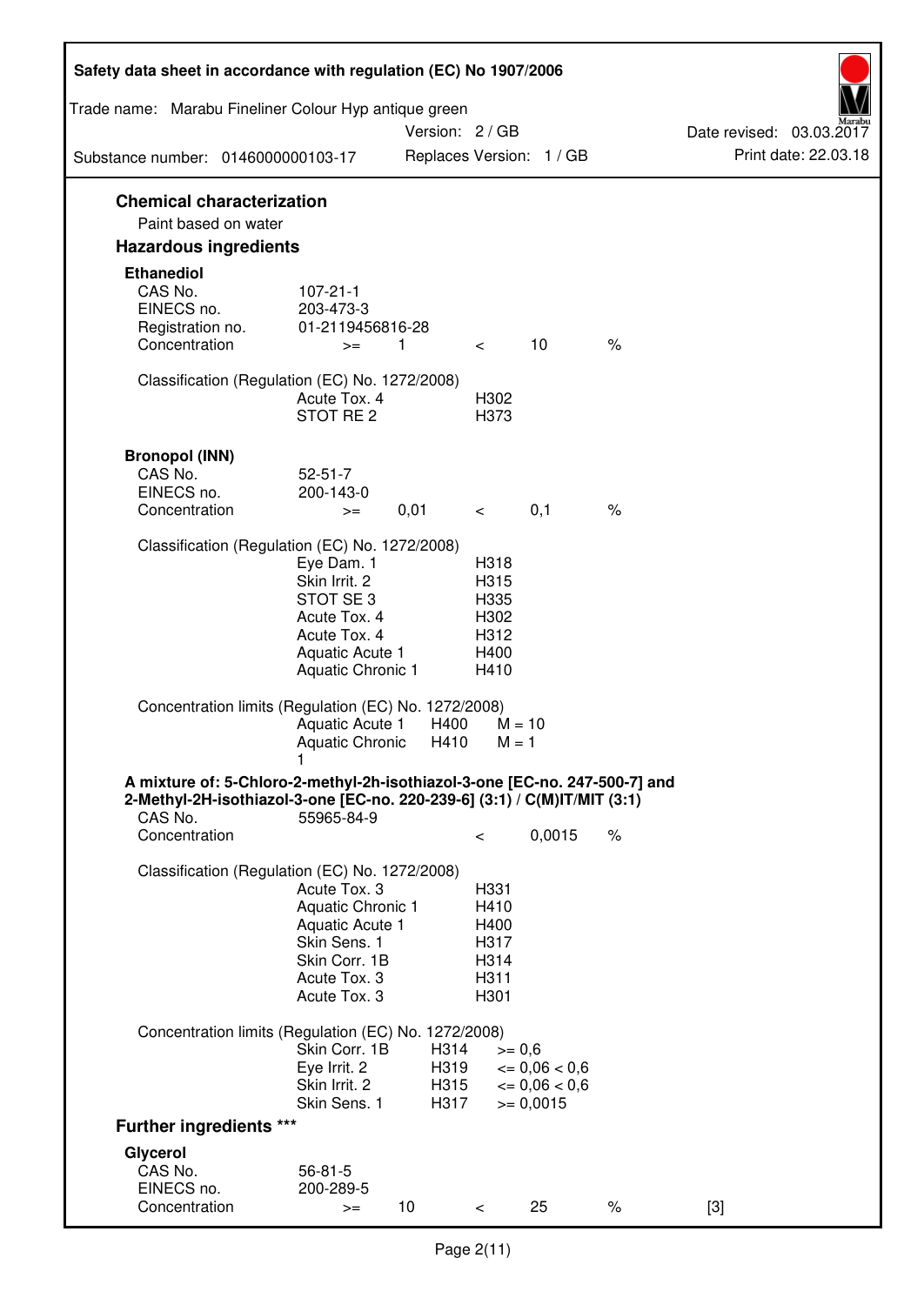| Safety data sheet in accordance with regulation (EC) No 1907/2006                                            |                                                                                                            |                          |
|--------------------------------------------------------------------------------------------------------------|------------------------------------------------------------------------------------------------------------|--------------------------|
| Trade name: Marabu Fineliner Colour Hyp antique green                                                        | Version: 2 / GB                                                                                            | Date revised: 03.03.2017 |
| Substance number: 0146000000103-17                                                                           | Replaces Version: 1 / GB                                                                                   | Print date: 22.03.18     |
|                                                                                                              |                                                                                                            |                          |
| $\star$<br>$^\star$                                                                                          |                                                                                                            |                          |
| $\star$<br>[3] Substance with occupational exposure limits                                                   |                                                                                                            |                          |
| <b>SECTION 4: First aid measures</b>                                                                         |                                                                                                            |                          |
| 4.1. Description of first aid measures                                                                       |                                                                                                            |                          |
| After skin contact                                                                                           | Wash with plenty of water and soap. Do NOT use solvents or thinners.                                       |                          |
| After eye contact                                                                                            |                                                                                                            |                          |
| <b>After ingestion</b>                                                                                       | Separate eyelids, wash the eyes thoroughly with water (15 min.). In case of irritation consult an oculist. |                          |
| medical treatment.                                                                                           | Rinse mouth thoroughly with water. If larger amounts are swallowed or in the event of symptoms take        |                          |
| 4.2. Most important symptoms and effects, both acute and delayed<br>Until now no symptoms known so far.      |                                                                                                            |                          |
| 4.3. Indication of any immediate medical attention and special treatment needed                              |                                                                                                            |                          |
| Hints for the physician / treatment<br>Treat symptomatically                                                 |                                                                                                            |                          |
| <b>SECTION 5: Firefighting measures</b>                                                                      |                                                                                                            |                          |
| 5.1. Extinguishing media                                                                                     |                                                                                                            |                          |
| Suitable extinguishing media<br>Carbon dioxide, Foam, Sand, Water                                            |                                                                                                            |                          |
| 5.2. Special hazards arising from the substance or mixture<br>black smoke                                    | In the event of fire the following can be released: Carbon monoxide (CO); Carbon dioxide (CO2); dense      |                          |
| 5.3. Advice for firefighters                                                                                 |                                                                                                            |                          |
| <b>Other information</b>                                                                                     | Collect contaminated fire-fighting water separately, must not be discharged into the drains.               |                          |
| <b>SECTION 6: Accidental release measures</b>                                                                |                                                                                                            |                          |
| 6.1. Personal precautions, protective equipment and emergency procedures<br>No particular measures required. |                                                                                                            |                          |
| 6.2. Environmental precautions<br>No particular measures required.                                           |                                                                                                            |                          |
| 6.3. Methods and material for containment and cleaning up                                                    |                                                                                                            |                          |

Clean preferably with a detergent - avoid use of solvents.

## **6.4. Reference to other sections**

Information regarding Safe handling, see Section 7. Information regarding personal protective measures, see Section 8. Information regarding waste disposal, see Section 13.

## **SECTION 7: Handling and storage**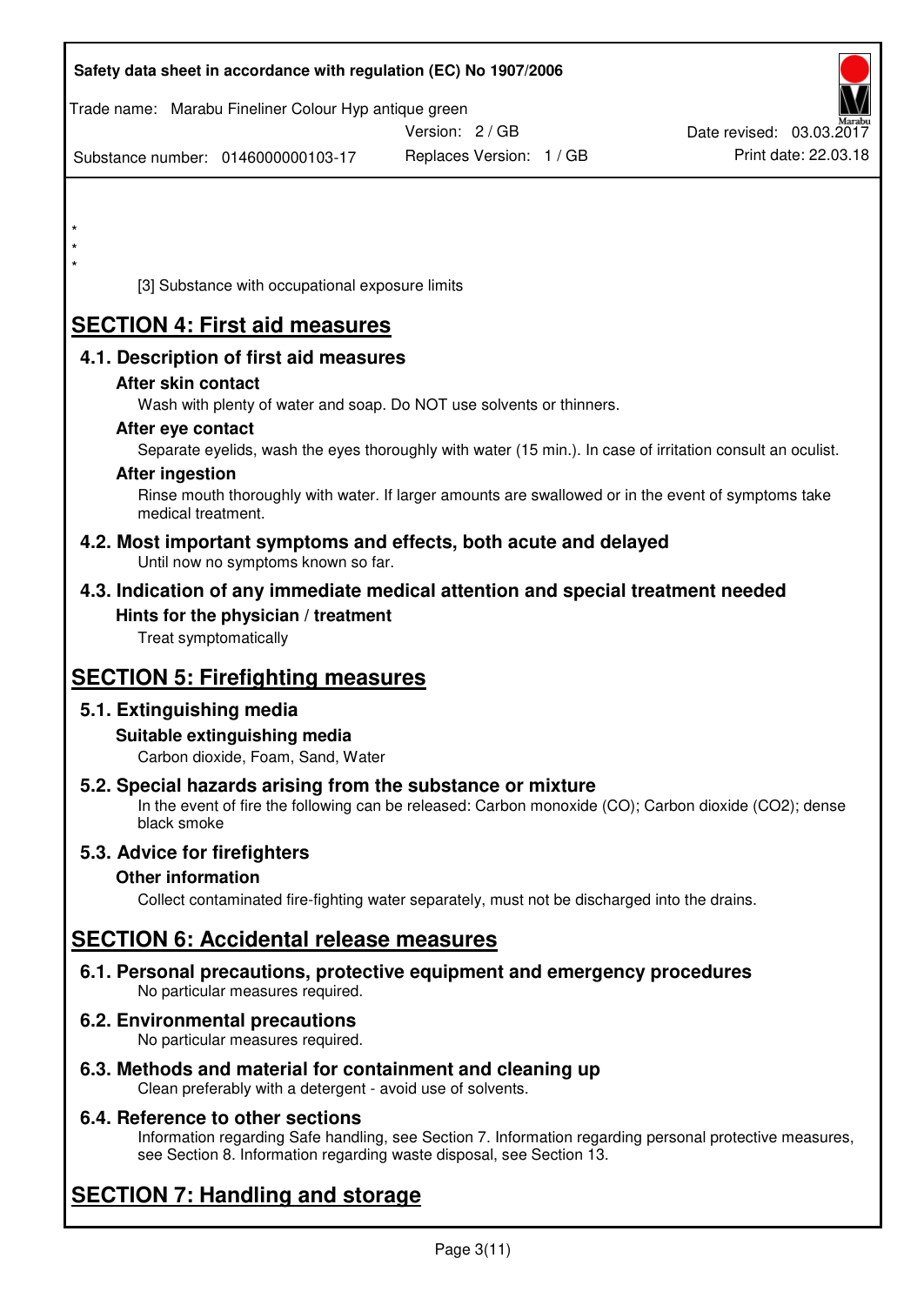| Safety data sheet in accordance with regulation (EC) No 1907/2006                  |                                                                                                   |                                                  |
|------------------------------------------------------------------------------------|---------------------------------------------------------------------------------------------------|--------------------------------------------------|
| Trade name: Marabu Fineliner Colour Hyp antique green                              | Version: 2 / GB                                                                                   |                                                  |
| Substance number: 0146000000103-17                                                 | Replaces Version: 1 / GB                                                                          | Date revised: 03.03.2017<br>Print date: 22.03.18 |
| 7.1. Precautions for safe handling                                                 |                                                                                                   |                                                  |
| <b>Advice on safe handling</b>                                                     |                                                                                                   |                                                  |
|                                                                                    | Avoid skin and eye contact. Smoking, eating and drinking shall be prohibited in application area. |                                                  |
| Advice on protection against fire and explosion<br>No special measures required.   |                                                                                                   |                                                  |
|                                                                                    | Classification of fires / temperature class / Ignition group / Dust explosion class               |                                                  |
| Temperature class                                                                  | T <sub>2</sub>                                                                                    |                                                  |
|                                                                                    | 7.2. Conditions for safe storage, including any incompatibilities                                 |                                                  |
| Requirements for storage rooms and vessels<br>Store in frostfree conditions.       |                                                                                                   |                                                  |
| Storage class according to TRGS 510                                                |                                                                                                   |                                                  |
| Storage class according to 12<br><b>TRGS 510</b>                                   | Non-combustible liquids                                                                           |                                                  |
| 7.3. Specific end use(s)<br>Paint                                                  |                                                                                                   |                                                  |
|                                                                                    |                                                                                                   |                                                  |
| <b>SECTION 8: Exposure controls/personal protection</b><br>8.1. Control parameters |                                                                                                   |                                                  |
| <b>Exposure limit values</b>                                                       |                                                                                                   |                                                  |
| <b>Ethanediol</b>                                                                  |                                                                                                   |                                                  |
| List                                                                               | EH40                                                                                              |                                                  |
| <b>Type</b><br>Value                                                               | WEL<br>10<br>mg/m <sup>3</sup>                                                                    |                                                  |
| Skin resorption / sensibilisation: Sk;                                             | <b>Status: 2011</b>                                                                               |                                                  |
| Glycerol<br>List                                                                   |                                                                                                   |                                                  |
| <b>Type</b>                                                                        | EH40<br><b>WEL</b>                                                                                |                                                  |
| Value                                                                              | 10<br>mg/m <sup>3</sup>                                                                           |                                                  |
| <b>Status: 2011</b><br><b>Other information</b>                                    |                                                                                                   |                                                  |
| There are not known any further control parameters.                                |                                                                                                   |                                                  |
| <b>Derived No/Minimal Effect Levels (DNEL/DMEL)</b>                                |                                                                                                   |                                                  |
| <b>Ethanediol</b>                                                                  |                                                                                                   |                                                  |
| Type of value                                                                      | Derived No Effect Level (DNEL)                                                                    |                                                  |
| Reference group<br>Duration of exposure                                            | Worker<br>Long term                                                                               |                                                  |
| Route of exposure                                                                  | inhalative                                                                                        |                                                  |
| Mode of action<br>Concentration                                                    | Local effects<br>35                                                                               | mg/m <sup>3</sup>                                |
|                                                                                    |                                                                                                   |                                                  |
| Type of value<br>Reference group                                                   | Derived No Effect Level (DNEL)<br>Worker                                                          |                                                  |
| Duration of exposure                                                               | Long term                                                                                         |                                                  |
| Route of exposure                                                                  | dermal                                                                                            |                                                  |
| Mode of action<br>Concentration                                                    | Systemic effects<br>106                                                                           | mg/kg                                            |
|                                                                                    |                                                                                                   |                                                  |
| Type of value<br>Reference group                                                   | Derived No Effect Level (DNEL)<br>Consumer                                                        |                                                  |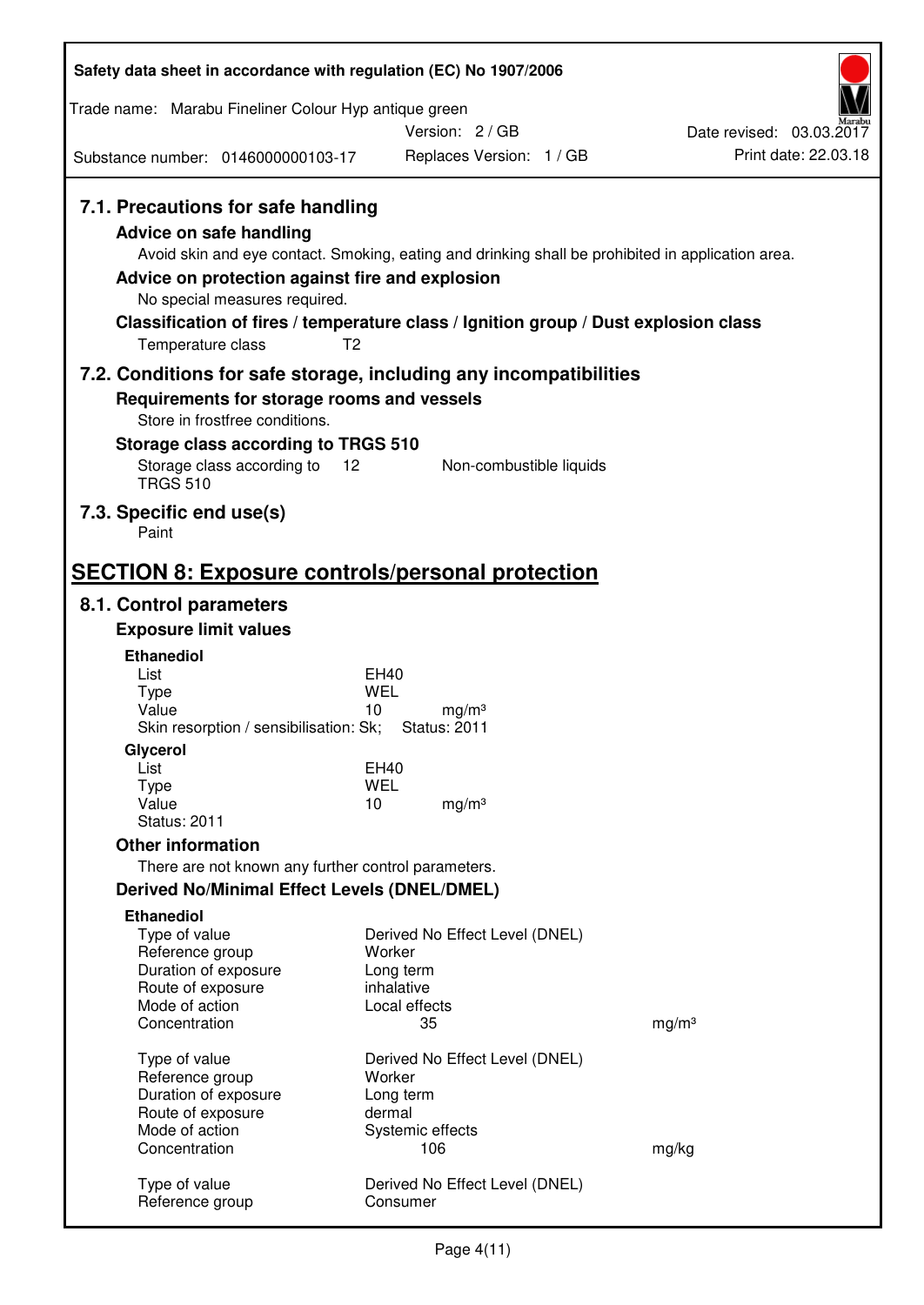| Safety data sheet in accordance with regulation (EC) No 1907/2006                                                                                |                         |                        |                                |                          |
|--------------------------------------------------------------------------------------------------------------------------------------------------|-------------------------|------------------------|--------------------------------|--------------------------|
| Trade name: Marabu Fineliner Colour Hyp antique green                                                                                            |                         | Version: 2 / GB        |                                | Date revised: 03.03.2017 |
| Substance number: 0146000000103-17                                                                                                               |                         |                        | Replaces Version: 1 / GB       | Print date: 22.03.18     |
| Duration of exposure<br>Route of exposure                                                                                                        | Long term<br>inhalative |                        |                                |                          |
| Mode of action                                                                                                                                   | Local effects           |                        |                                |                          |
| Concentration                                                                                                                                    |                         | 7                      |                                | mg/m <sup>3</sup>        |
| Type of value                                                                                                                                    |                         |                        | Derived No Effect Level (DNEL) |                          |
| Reference group                                                                                                                                  | Consumer                |                        |                                |                          |
| Duration of exposure                                                                                                                             | Long term               |                        |                                |                          |
| Route of exposure<br>Mode of action                                                                                                              | dermal                  |                        |                                |                          |
| Concentration                                                                                                                                    |                         | Systemic effects<br>53 |                                | mg/kg                    |
|                                                                                                                                                  |                         |                        |                                |                          |
| <b>Predicted No Effect Concentration (PNEC)</b>                                                                                                  |                         |                        |                                |                          |
| <b>Ethanediol</b>                                                                                                                                |                         |                        |                                |                          |
| Type of value                                                                                                                                    | <b>PNEC</b>             |                        |                                |                          |
| <b>Type</b><br>Concentration                                                                                                                     | Freshwater              | 10                     |                                | mg/l                     |
|                                                                                                                                                  |                         |                        |                                |                          |
| Type of value                                                                                                                                    | <b>PNEC</b>             |                        |                                |                          |
| <b>Type</b><br>Concentration                                                                                                                     | Saltwater               |                        |                                |                          |
|                                                                                                                                                  |                         | 1                      |                                | mg/l                     |
| Type of value                                                                                                                                    | <b>PNEC</b>             |                        |                                |                          |
| <b>Type</b>                                                                                                                                      |                         |                        | Water (intermittent release)   |                          |
| Concentration                                                                                                                                    |                         | 10                     |                                | mg/l                     |
| Type of value                                                                                                                                    | <b>PNEC</b>             |                        |                                |                          |
| <b>Type</b>                                                                                                                                      |                         |                        | Sewage treatment plant (STP)   |                          |
| Concentration                                                                                                                                    |                         | 199,5                  |                                | mg/l                     |
| Type of value                                                                                                                                    | <b>PNEC</b>             |                        |                                |                          |
| Type                                                                                                                                             |                         | Freshwater sediment    |                                |                          |
| Concentration                                                                                                                                    |                         | 37                     |                                | mg/kg                    |
| Type of value                                                                                                                                    | <b>PNEC</b>             |                        |                                |                          |
| Type                                                                                                                                             |                         | Marine sediment        |                                |                          |
| Concentration                                                                                                                                    |                         | 3,7                    |                                | mg/kg                    |
| Type of value                                                                                                                                    | <b>PNEC</b>             |                        |                                |                          |
| <b>Type</b>                                                                                                                                      | Soil                    |                        |                                |                          |
| Concentration                                                                                                                                    |                         | 1,53                   |                                | mg/kg                    |
|                                                                                                                                                  |                         |                        |                                |                          |
| 8.2. Exposure controls                                                                                                                           |                         |                        |                                |                          |
| <b>Exposure controls</b><br>Provide adequate ventilation.                                                                                        |                         |                        |                                |                          |
| <b>Respiratory protection</b>                                                                                                                    |                         |                        |                                |                          |
| Not necessary.                                                                                                                                   |                         |                        |                                |                          |
| <b>Hand protection</b>                                                                                                                           |                         |                        |                                |                          |
| Not necessary.                                                                                                                                   |                         |                        |                                |                          |
| In case of intensive contact wear protective gloves.                                                                                             |                         |                        |                                |                          |
| There is no one glove material or combination of materials that will give unlimited resistance to any<br>individual or combination of chemicals. |                         |                        |                                |                          |
| For prolonged or repeated handling nitrile rubber gloves with textile undergloves are required.                                                  |                         |                        |                                |                          |
| Material thickness<br>>                                                                                                                          | 0,5                     |                        | mm                             |                          |
| Breakthrough time<br>$\,<\,$                                                                                                                     | 30                      |                        | min                            |                          |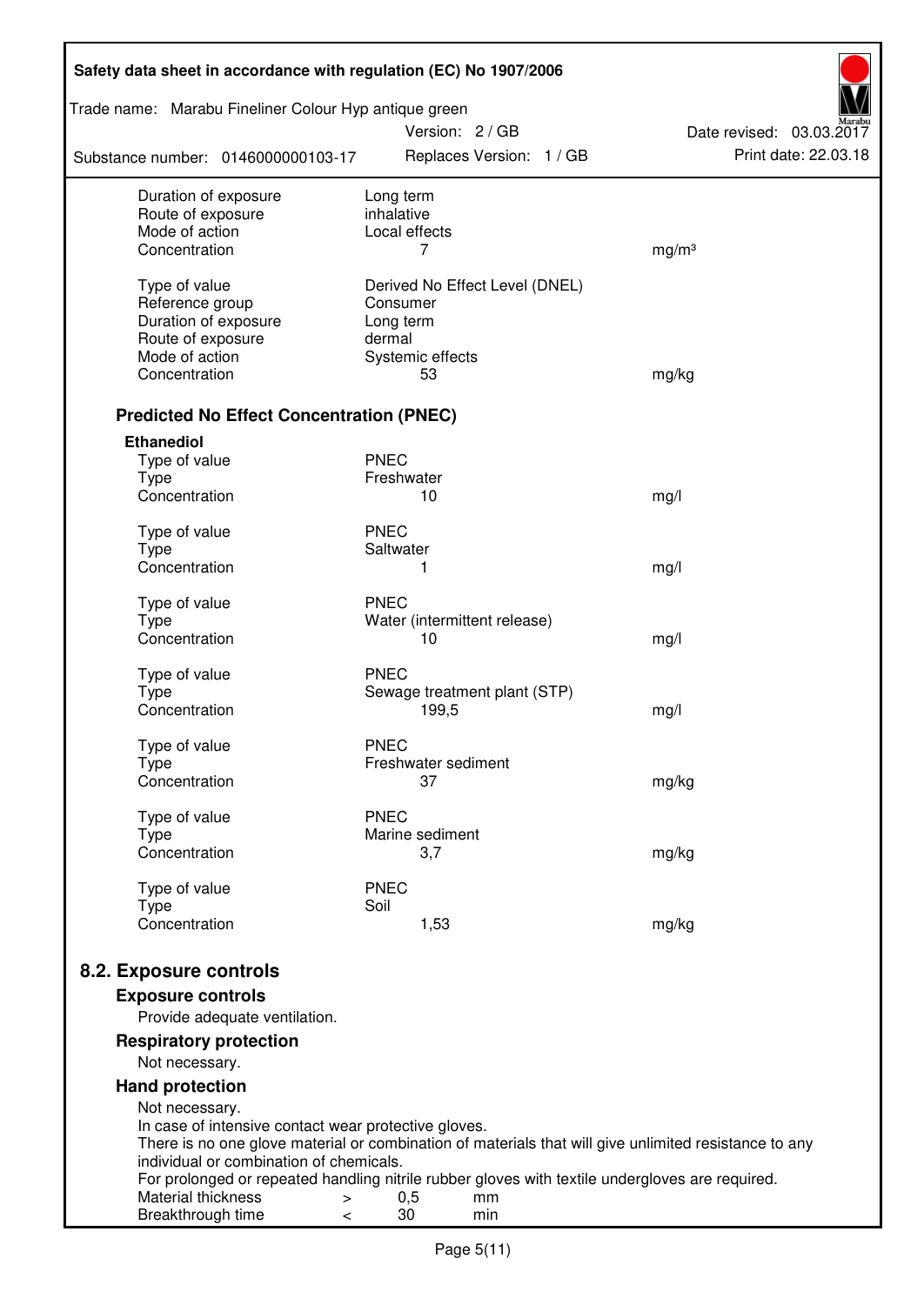| Safety data sheet in accordance with regulation (EC) No 1907/2006                                                                                                                                                                                                                                                                                                                                                          |                                 |                          |                                                                                                                                                                                                                                                                                                                    |
|----------------------------------------------------------------------------------------------------------------------------------------------------------------------------------------------------------------------------------------------------------------------------------------------------------------------------------------------------------------------------------------------------------------------------|---------------------------------|--------------------------|--------------------------------------------------------------------------------------------------------------------------------------------------------------------------------------------------------------------------------------------------------------------------------------------------------------------|
| Trade name: Marabu Fineliner Colour Hyp antique green                                                                                                                                                                                                                                                                                                                                                                      |                                 |                          |                                                                                                                                                                                                                                                                                                                    |
|                                                                                                                                                                                                                                                                                                                                                                                                                            | Version: 2 / GB                 |                          | Date revised: 03.03.2017                                                                                                                                                                                                                                                                                           |
| Substance number: 0146000000103-17                                                                                                                                                                                                                                                                                                                                                                                         |                                 | Replaces Version: 1 / GB | Print date: 22.03.18                                                                                                                                                                                                                                                                                               |
| The breakthrough time must be greater than the end use time of the product.<br>replacement must be followed.<br>Gloves should be replaced regularly and if there is any sign of damage to the glove material.<br>Always ensure that gloves are free from defects and that they are stored and used correctly.<br>maintenance.<br>once exposure has occurred.<br>Eye protection<br>Not necessary.<br><b>Body protection</b> |                                 |                          | The instructions and information provided by the glove manufacturer on use, storage, maintenance and<br>The performance or effectiveness of the glove may be reduced by physical/ chemical damage and poor<br>Barrier creams may help to protect the exposed areas of the skin, they should however not be applied |
| Not applicable.                                                                                                                                                                                                                                                                                                                                                                                                            |                                 |                          |                                                                                                                                                                                                                                                                                                                    |
| <b>SECTION 9: Physical and chemical properties</b>                                                                                                                                                                                                                                                                                                                                                                         |                                 |                          |                                                                                                                                                                                                                                                                                                                    |
| 9.1. Information on basic physical and chemical properties<br><b>Form</b>                                                                                                                                                                                                                                                                                                                                                  | liquid                          |                          |                                                                                                                                                                                                                                                                                                                    |
| <b>Colour</b>                                                                                                                                                                                                                                                                                                                                                                                                              | coloured                        |                          |                                                                                                                                                                                                                                                                                                                    |
| <b>Odour</b>                                                                                                                                                                                                                                                                                                                                                                                                               | odourless                       |                          |                                                                                                                                                                                                                                                                                                                    |
| <b>Odour threshold</b>                                                                                                                                                                                                                                                                                                                                                                                                     |                                 |                          |                                                                                                                                                                                                                                                                                                                    |
| Remarks                                                                                                                                                                                                                                                                                                                                                                                                                    | No data available               |                          |                                                                                                                                                                                                                                                                                                                    |
| <b>Melting point</b>                                                                                                                                                                                                                                                                                                                                                                                                       |                                 |                          |                                                                                                                                                                                                                                                                                                                    |
| Remarks                                                                                                                                                                                                                                                                                                                                                                                                                    | not determined                  |                          |                                                                                                                                                                                                                                                                                                                    |
| <b>Freezing point</b>                                                                                                                                                                                                                                                                                                                                                                                                      |                                 |                          |                                                                                                                                                                                                                                                                                                                    |
| Remarks                                                                                                                                                                                                                                                                                                                                                                                                                    | not determined                  |                          |                                                                                                                                                                                                                                                                                                                    |
| Initial boiling point and boiling range                                                                                                                                                                                                                                                                                                                                                                                    |                                 |                          |                                                                                                                                                                                                                                                                                                                    |
| Value                                                                                                                                                                                                                                                                                                                                                                                                                      | 100<br>appr.                    |                          | $\rm ^{\circ}C$                                                                                                                                                                                                                                                                                                    |
| Pressure                                                                                                                                                                                                                                                                                                                                                                                                                   | 1.013                           | hPa                      |                                                                                                                                                                                                                                                                                                                    |
| Source                                                                                                                                                                                                                                                                                                                                                                                                                     | Literature value                |                          |                                                                                                                                                                                                                                                                                                                    |
| <b>Flash point</b>                                                                                                                                                                                                                                                                                                                                                                                                         |                                 |                          |                                                                                                                                                                                                                                                                                                                    |
| Remarks                                                                                                                                                                                                                                                                                                                                                                                                                    | Not applicable                  |                          |                                                                                                                                                                                                                                                                                                                    |
| Evaporation rate (ether $= 1$ ) :                                                                                                                                                                                                                                                                                                                                                                                          |                                 |                          |                                                                                                                                                                                                                                                                                                                    |
| Remarks                                                                                                                                                                                                                                                                                                                                                                                                                    | not determined                  |                          |                                                                                                                                                                                                                                                                                                                    |
| Flammability (solid, gas)<br>Not applicable                                                                                                                                                                                                                                                                                                                                                                                |                                 |                          |                                                                                                                                                                                                                                                                                                                    |
| Upper/lower flammability or explosive limits                                                                                                                                                                                                                                                                                                                                                                               |                                 |                          |                                                                                                                                                                                                                                                                                                                    |
| Lower explosion limit                                                                                                                                                                                                                                                                                                                                                                                                      | 3,2<br>appr.                    |                          | $%$ $(V)$                                                                                                                                                                                                                                                                                                          |
| Upper explosion limit                                                                                                                                                                                                                                                                                                                                                                                                      | 53<br>appr.                     |                          | $%$ (V)                                                                                                                                                                                                                                                                                                            |
| Source                                                                                                                                                                                                                                                                                                                                                                                                                     | Literature value                |                          |                                                                                                                                                                                                                                                                                                                    |
| Vapour pressure                                                                                                                                                                                                                                                                                                                                                                                                            |                                 |                          |                                                                                                                                                                                                                                                                                                                    |
| Value<br>Temperature                                                                                                                                                                                                                                                                                                                                                                                                       | 23<br>appr.<br>20               | °C                       | hPa                                                                                                                                                                                                                                                                                                                |
| Method                                                                                                                                                                                                                                                                                                                                                                                                                     | Value taken from the literature |                          |                                                                                                                                                                                                                                                                                                                    |
| <b>Vapour density</b>                                                                                                                                                                                                                                                                                                                                                                                                      |                                 |                          |                                                                                                                                                                                                                                                                                                                    |
| Remarks                                                                                                                                                                                                                                                                                                                                                                                                                    | not determined                  |                          |                                                                                                                                                                                                                                                                                                                    |
| <b>Density</b>                                                                                                                                                                                                                                                                                                                                                                                                             |                                 |                          |                                                                                                                                                                                                                                                                                                                    |
| Remarks                                                                                                                                                                                                                                                                                                                                                                                                                    | not determined                  |                          |                                                                                                                                                                                                                                                                                                                    |
| Solubility in water                                                                                                                                                                                                                                                                                                                                                                                                        |                                 |                          |                                                                                                                                                                                                                                                                                                                    |
| Remarks                                                                                                                                                                                                                                                                                                                                                                                                                    | miscible                        |                          |                                                                                                                                                                                                                                                                                                                    |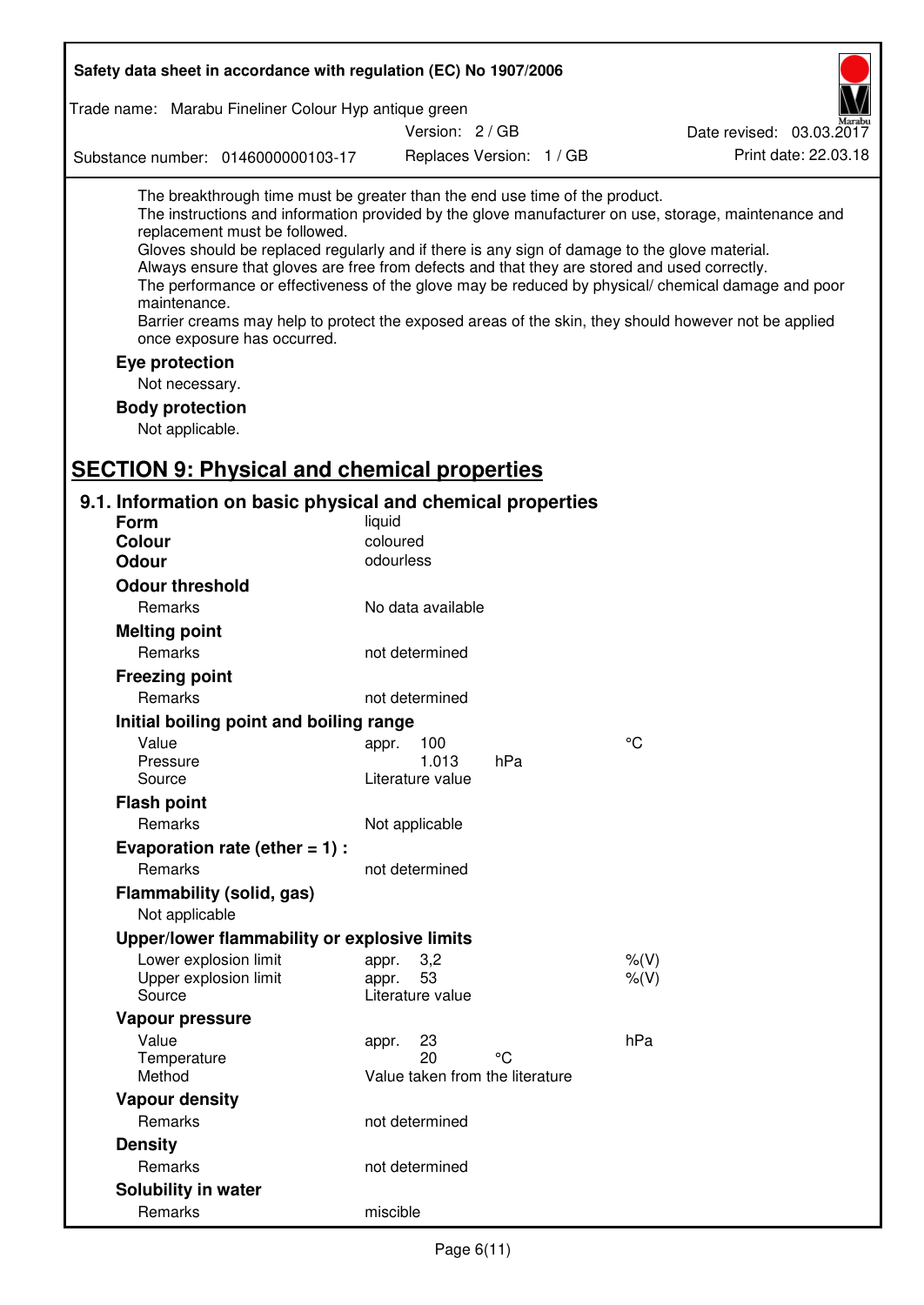| Safety data sheet in accordance with regulation (EC) No 1907/2006                    |                                                                   |                          |
|--------------------------------------------------------------------------------------|-------------------------------------------------------------------|--------------------------|
| Trade name: Marabu Fineliner Colour Hyp antique green                                | Version: 2/GB                                                     | Date revised: 03.03.2017 |
| Substance number: 0146000000103-17                                                   | Replaces Version: 1 / GB                                          | Print date: 22.03.18     |
| Ignition temperature                                                                 |                                                                   |                          |
| Value                                                                                | 410<br>appr.                                                      | $\rm ^{\circ}C$          |
| Source                                                                               | Literature value                                                  |                          |
| <b>Viscosity</b>                                                                     |                                                                   |                          |
| Remarks<br>Remarks                                                                   | not determined                                                    |                          |
|                                                                                      |                                                                   |                          |
| 9.2. Other information                                                               |                                                                   |                          |
| <b>Other information</b>                                                             |                                                                   |                          |
| None known                                                                           |                                                                   |                          |
| <b>SECTION 10: Stability and reactivity</b>                                          |                                                                   |                          |
| 10.1. Reactivity<br>None                                                             |                                                                   |                          |
| 10.2. Chemical stability<br>No hazardous reactions known.                            |                                                                   |                          |
| 10.3. Possibility of hazardous reactions<br>No hazardous reactions known.            |                                                                   |                          |
| 10.4. Conditions to avoid<br>No hazardous reactions known.                           |                                                                   |                          |
| 10.5. Incompatible materials<br>None                                                 |                                                                   |                          |
| 10.6. Hazardous decomposition products<br>No hazardous decomposition products known. |                                                                   |                          |
| <b>SECTION 11: Toxicological information</b>                                         |                                                                   |                          |
| 11.1. Information on toxicological effects                                           |                                                                   |                          |
| <b>Acute oral toxicity</b>                                                           |                                                                   |                          |
| Remarks                                                                              | Based on available data, the classification criteria are not met. |                          |
| <b>Acute dermal toxicity</b>                                                         |                                                                   |                          |
| Remarks                                                                              | Based on available data, the classification criteria are not met. |                          |
| <b>Acute inhalational toxicity</b>                                                   |                                                                   |                          |
| Remarks                                                                              | Based on available data, the classification criteria are not met. |                          |
| <b>Skin corrosion/irritation</b>                                                     |                                                                   |                          |
| Remarks                                                                              | Based on available data, the classification criteria are not met. |                          |
| Serious eye damage/irritation                                                        |                                                                   |                          |
| Remarks                                                                              | Based on available data, the classification criteria are not met. |                          |
| <b>Sensitization</b>                                                                 |                                                                   |                          |
| Remarks                                                                              | Based on available data, the classification criteria are not met. |                          |
| <b>Mutagenicity</b>                                                                  |                                                                   |                          |
| Remarks                                                                              | Based on available data, the classification criteria are not met. |                          |
| <b>Reproductive toxicity</b><br>Remarks                                              | Based on available data, the classification criteria are not met. |                          |
| Carcinogenicity                                                                      |                                                                   |                          |
| Remarks                                                                              | Based on available data, the classification criteria are not met. |                          |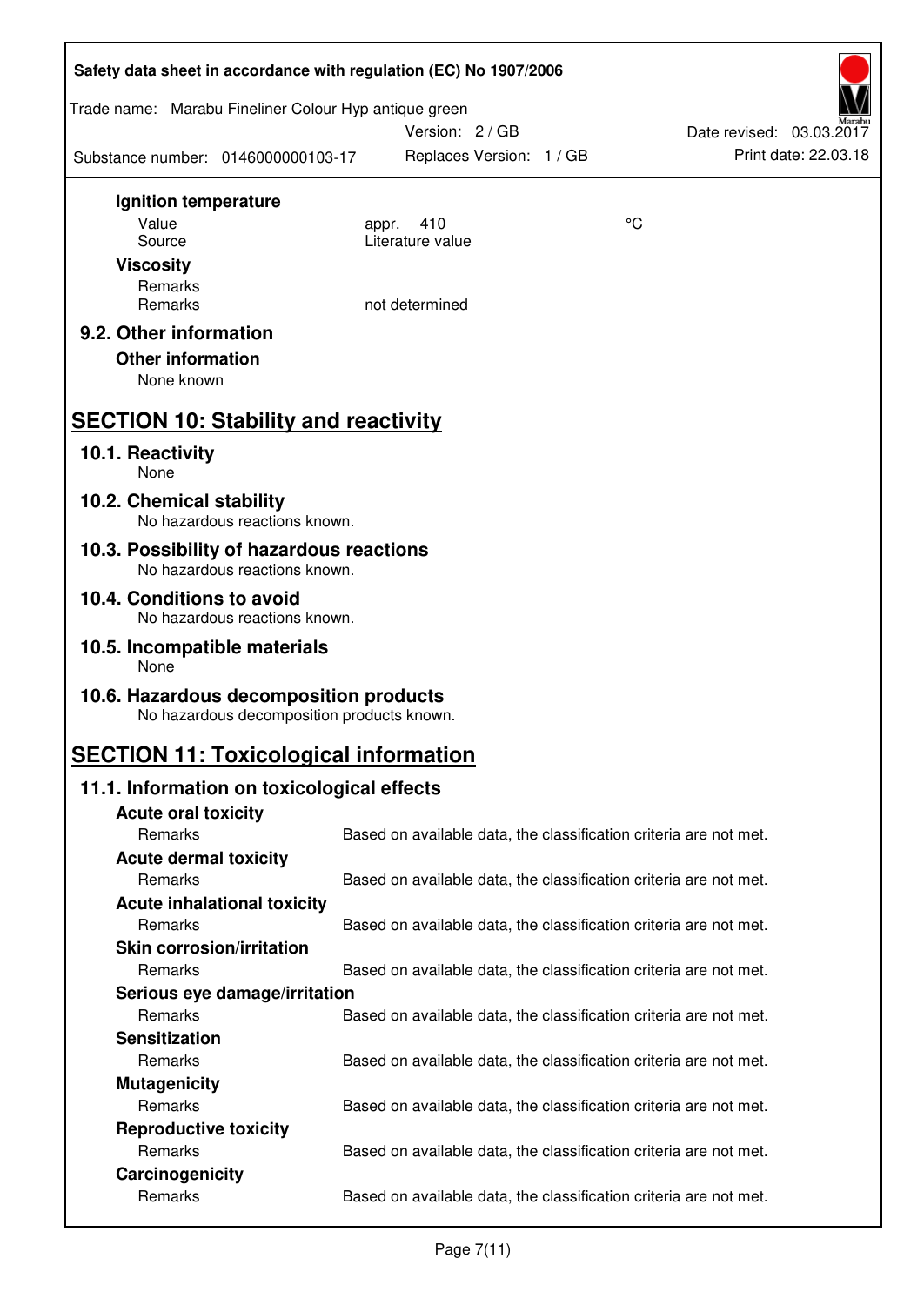#### **Safety data sheet in accordance with regulation (EC) No 1907/2006**

#### Trade name: Marabu Fineliner Colour Hyp antique green

Version: 2 / GB

Substance number: 0146000000103-17

Replaces Version: 1 / GB Print date: 22.03.18 Date revised: 03.03.2017



## **Specific Target Organ Toxicity (STOT)**

**Single exposure** 

Based on available data, the classification criteria are not met.

**Repeated exposure** 

Remarks Based on available data, the classification criteria are not met.

#### **Aspiration hazard**

Based on available data, the classification criteria are not met.

#### **Experience in practice**

Provided all the recommended protective and safety precautions are taken, experience shows that no risk to health can be expected.

#### **Other information**

There are no data available on the mixture itself. The mixture has been assessed following the additivity method of the GHS/CLP Regulation (EC) No 1272/2008.

## **SECTION 12: Ecological information**

## **12.1. Toxicity**

#### **General information**

There are no data available on the mixture itself.Do not allow to enter drains or water courses.The mixture has been assessed following the summation method of the CLP Regulation (EC) No 1272/2008 and is not classified as dangerous for the environment.

## **12.2. Persistence and degradability**

#### **General information**

There are no data available on the mixture itself.

## **12.3. Bioaccumulative potential**

#### **General information**

There are no data available on the mixture itself.

#### **12.4. Mobility in soil**

#### **General information**

There are no data available on the mixture itself.

**12.5. Results of PBT and vPvB assessment** 

#### **General information**

There are no data available on the mixture itself.

#### **12.6. Other adverse effects**

#### **General information**

There are no data available on the mixture itself.

## **SECTION 13: Disposal considerations**

## **13.1. Waste treatment methods**

## **Disposal recommendations for the product**

The product can be placed with other household refuse. Small residues in containers can be washed-out with water and put into the drainage system.

#### **Disposal recommendations for packaging**

Packaging that cannot be cleaned should be disposed off as product waste. Completely emptied packagings can be given for recycling.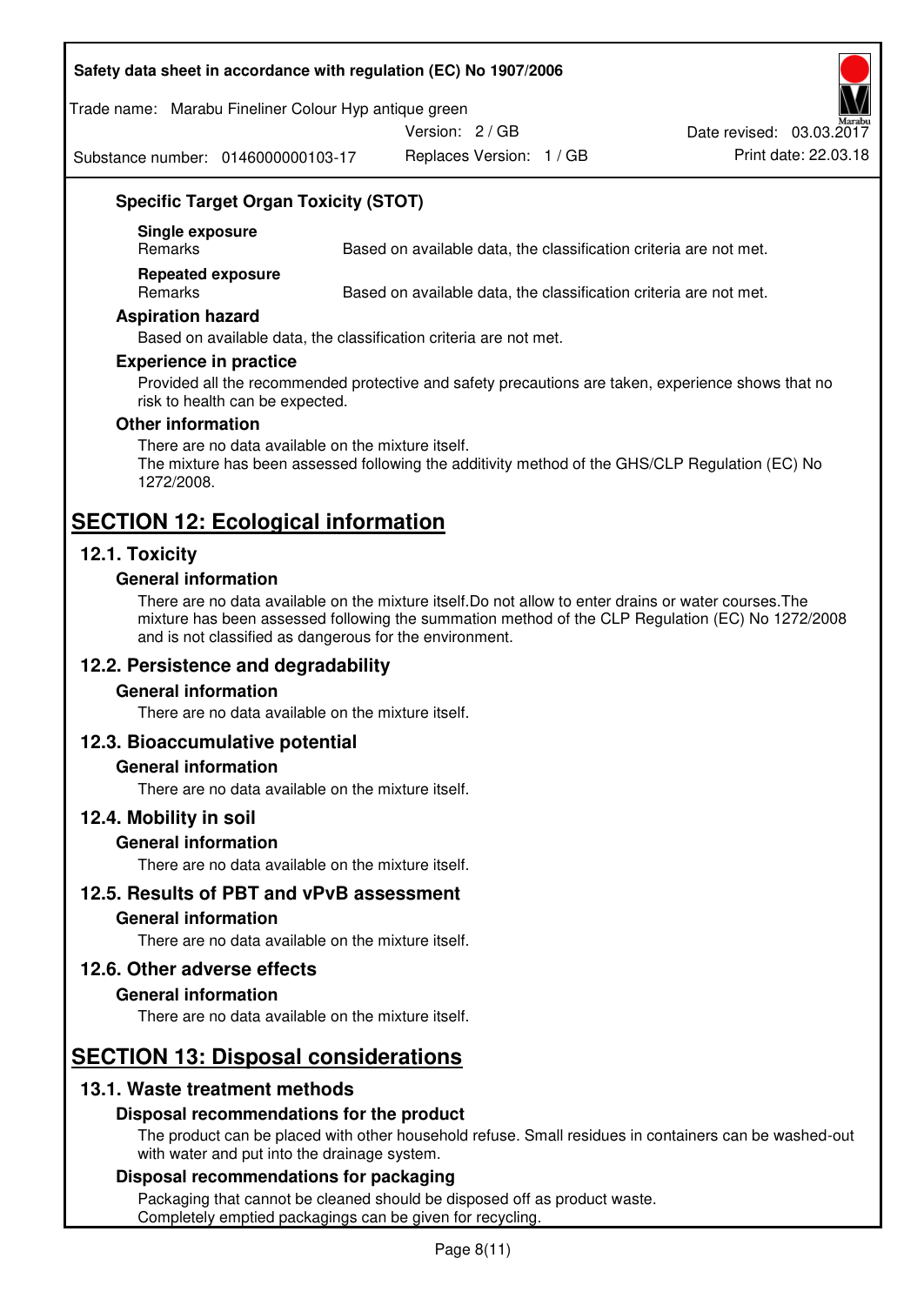| Safety data sheet in accordance with regulation (EC) No 1907/2006                                                     |                                                                                                       |                          |
|-----------------------------------------------------------------------------------------------------------------------|-------------------------------------------------------------------------------------------------------|--------------------------|
| Trade name: Marabu Fineliner Colour Hyp antique green                                                                 |                                                                                                       |                          |
|                                                                                                                       | Version: 2 / GB                                                                                       | Date revised: 03.03.2017 |
| Substance number: 0146000000103-17                                                                                    | Replaces Version: 1 / GB                                                                              | Print date: 22.03.18     |
| <b>SECTION 14: Transport information</b>                                                                              |                                                                                                       |                          |
| <b>Land transport ADR/RID</b>                                                                                         |                                                                                                       |                          |
| Non-dangerous goods<br>14.1. UN number                                                                                |                                                                                                       |                          |
| $UN -$<br>14.2. UN proper shipping name                                                                               |                                                                                                       |                          |
| 14.3. Transport hazard class(es)                                                                                      |                                                                                                       |                          |
| Class<br>Label                                                                                                        |                                                                                                       |                          |
| 14.4. Packing group                                                                                                   |                                                                                                       |                          |
| Packing group                                                                                                         |                                                                                                       |                          |
| Transport category                                                                                                    | 0                                                                                                     |                          |
| 14.5. Environmental hazards                                                                                           |                                                                                                       |                          |
| <b>Marine transport IMDG/GGVSee</b><br>14.1. UN number<br>$UN -$                                                      | The product does not constitute a hazardous substance in sea transport.                               |                          |
| 14.2. UN proper shipping name                                                                                         |                                                                                                       |                          |
| 14.3. Transport hazard class(es)<br>Class                                                                             |                                                                                                       |                          |
| Subsidiary risk                                                                                                       |                                                                                                       |                          |
| 14.4. Packing group                                                                                                   |                                                                                                       |                          |
| Packing group                                                                                                         |                                                                                                       |                          |
| 14.5. Environmental hazards<br>no                                                                                     |                                                                                                       |                          |
| <b>Air transport ICAO/IATA</b>                                                                                        |                                                                                                       |                          |
| 14.1. UN number<br>$UN -$                                                                                             | The product does not constitute a hazardous substance in air transport.                               |                          |
| 14.2. UN proper shipping name                                                                                         |                                                                                                       |                          |
| 14.3. Transport hazard class(es)<br>Class                                                                             |                                                                                                       |                          |
| Subsidiary risk                                                                                                       |                                                                                                       |                          |
| 14.4. Packing group                                                                                                   |                                                                                                       |                          |
| Packing group                                                                                                         |                                                                                                       |                          |
| 14.5. Environmental hazards                                                                                           |                                                                                                       |                          |
| Information for all modes of transport<br>14.6. Special precautions for user<br>Transport within the user's premises: |                                                                                                       |                          |
| Always transport in closed containers that are upright and secure.                                                    | Ensure that persons transporting the product know what to do in the event of an accident or spillage. |                          |
| <b>Other information</b>                                                                                              |                                                                                                       |                          |
| no                                                                                                                    | 14.7. Transport in bulk according to Annex II of Marpol and the IBC Code                              |                          |
| <b>SECTION 15: Regulatory information ***</b>                                                                         |                                                                                                       |                          |
| 15.1. Safety, health and environmental regulations/legislation specific for the substance                             |                                                                                                       |                          |

ī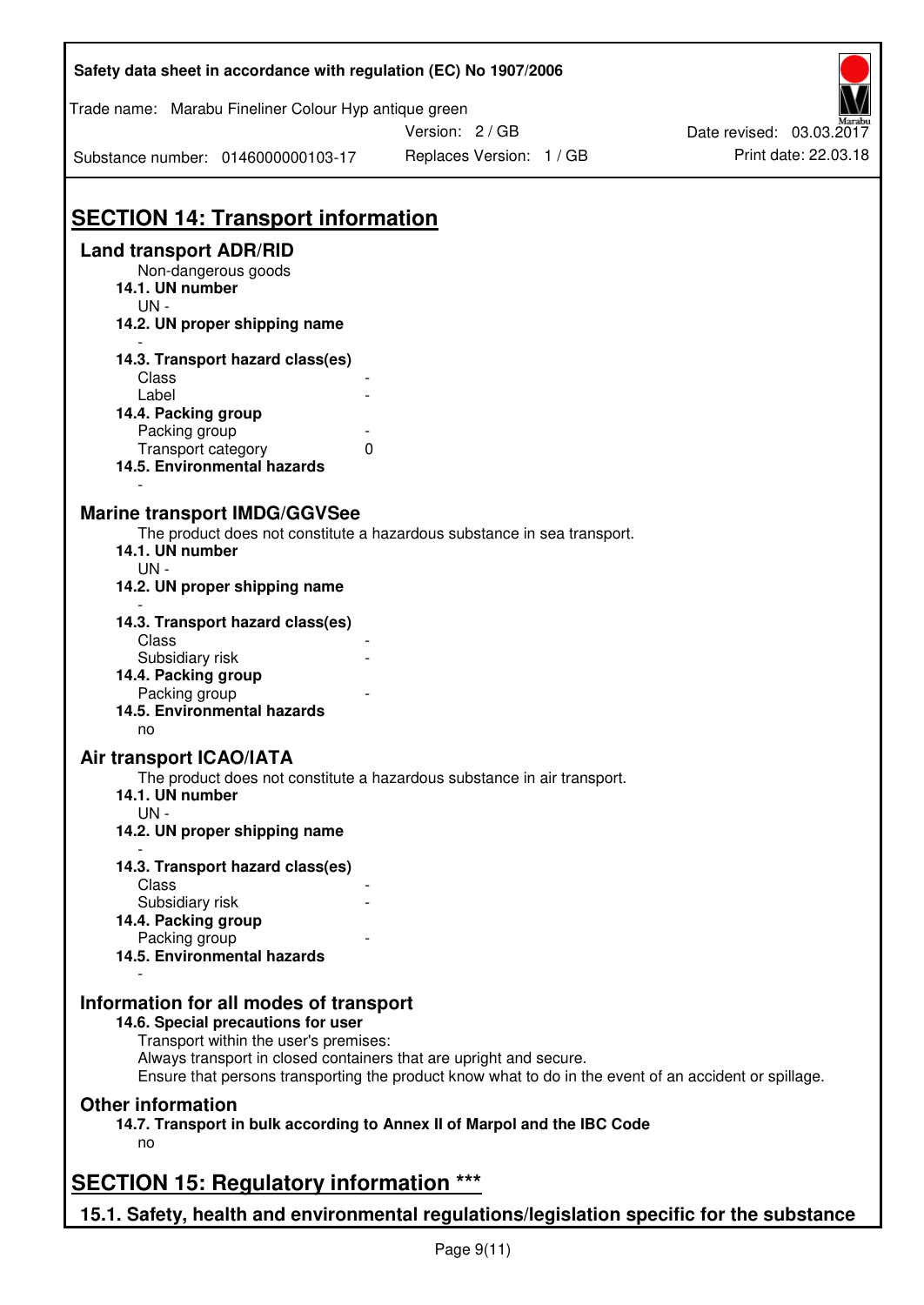| Safety data sheet in accordance with regulation (EC) No 1907/2006<br>Trade name: Marabu Fineliner Colour Hyp antique green |  |                                                            |               |  |                                                                                                              |
|----------------------------------------------------------------------------------------------------------------------------|--|------------------------------------------------------------|---------------|--|--------------------------------------------------------------------------------------------------------------|
|                                                                                                                            |  | Version: 2 / GB                                            |               |  | Date revised: 03.03.2017                                                                                     |
|                                                                                                                            |  |                                                            |               |  | Print date: 22.03.18                                                                                         |
| Substance number: 0146000000103-17                                                                                         |  | Replaces Version: 1 / GB                                   |               |  |                                                                                                              |
| or mixture                                                                                                                 |  |                                                            |               |  |                                                                                                              |
| <b>VOC ***</b>                                                                                                             |  |                                                            |               |  |                                                                                                              |
| VOC (EU)                                                                                                                   |  | $\mathbf 0$                                                | $\frac{1}{6}$ |  |                                                                                                              |
| <b>Other information</b>                                                                                                   |  |                                                            |               |  |                                                                                                              |
| All components are contained in the TSCA inventory or exempted.                                                            |  |                                                            |               |  |                                                                                                              |
| All components are contained in the AICS inventory.                                                                        |  |                                                            |               |  |                                                                                                              |
| All components are contained in the PICCS inventory.                                                                       |  |                                                            |               |  |                                                                                                              |
| All components are contained in the DSL inventory.<br>All components are contained in the IECSC inventory.                 |  |                                                            |               |  |                                                                                                              |
| All components are contained in the NZIOC inventory.                                                                       |  |                                                            |               |  |                                                                                                              |
| All components are contained in the ENCS inventory.                                                                        |  |                                                            |               |  |                                                                                                              |
| All components are contained in the ECL inventory.                                                                         |  |                                                            |               |  |                                                                                                              |
| 15.2. Chemical safety assessment                                                                                           |  |                                                            |               |  |                                                                                                              |
| For this preparation a chemical safety assessment has not been carried out.                                                |  |                                                            |               |  |                                                                                                              |
|                                                                                                                            |  |                                                            |               |  |                                                                                                              |
| <b>SECTION 16: Other information</b>                                                                                       |  |                                                            |               |  |                                                                                                              |
| <b>Hazard statements listed in Chapter 3</b>                                                                               |  |                                                            |               |  |                                                                                                              |
| H301                                                                                                                       |  | Toxic if swallowed.                                        |               |  |                                                                                                              |
| H302                                                                                                                       |  | Harmful if swallowed.                                      |               |  |                                                                                                              |
| H311                                                                                                                       |  | Toxic in contact with skin.                                |               |  |                                                                                                              |
| H312                                                                                                                       |  | Harmful in contact with skin.                              |               |  |                                                                                                              |
| H314                                                                                                                       |  | Causes severe skin burns and eye damage.                   |               |  |                                                                                                              |
| H315                                                                                                                       |  | Causes skin irritation.                                    |               |  |                                                                                                              |
| H317                                                                                                                       |  | May cause an allergic skin reaction.                       |               |  |                                                                                                              |
| H318                                                                                                                       |  | Causes serious eye damage.                                 |               |  |                                                                                                              |
| H331<br>H335                                                                                                               |  | Toxic if inhaled.<br>May cause respiratory irritation.     |               |  |                                                                                                              |
| H373                                                                                                                       |  |                                                            |               |  | May cause damage to organs through prolonged or repeated exposure:                                           |
| H400                                                                                                                       |  | Very toxic to aquatic life.                                |               |  |                                                                                                              |
| H410                                                                                                                       |  | Very toxic to aquatic life with long lasting effects.      |               |  |                                                                                                              |
| <b>CLP categories listed in Chapter 3</b>                                                                                  |  |                                                            |               |  |                                                                                                              |
| Acute Tox. 3                                                                                                               |  | Acute toxicity, Category 3                                 |               |  |                                                                                                              |
| Acute Tox. 4                                                                                                               |  | Acute toxicity, Category 4                                 |               |  |                                                                                                              |
| Aquatic Acute 1                                                                                                            |  |                                                            |               |  | Hazardous to the aquatic environment, acute, Category 1                                                      |
| Aquatic Chronic 1                                                                                                          |  |                                                            |               |  | Hazardous to the aquatic environment, chronic, Category 1                                                    |
| Eye Dam. 1<br>Skin Corr. 1B                                                                                                |  | Serious eye damage, Category 1                             |               |  |                                                                                                              |
| Skin Irrit. 2                                                                                                              |  | Skin corrosion, Category 1B<br>Skin irritation, Category 2 |               |  |                                                                                                              |
| Skin Sens. 1                                                                                                               |  | Skin sensitization, Category 1                             |               |  |                                                                                                              |
| STOT RE <sub>2</sub>                                                                                                       |  |                                                            |               |  | Specific target organ toxicity - repeated exposure, Category 2                                               |
| STOT SE3                                                                                                                   |  |                                                            |               |  | Specific target organ toxicity - single exposure, Category 3                                                 |
| <b>Supplemental information</b>                                                                                            |  |                                                            |               |  |                                                                                                              |
|                                                                                                                            |  |                                                            |               |  | Relevant changes compared with the previous version of the safety data sheet are marked with: ***            |
|                                                                                                                            |  |                                                            |               |  | This information is based on our present state of knowledge. However, it should not constitute a             |
| guarantee for any specific product properties and shall not establish a legally valid relationship.                        |  |                                                            |               |  |                                                                                                              |
|                                                                                                                            |  |                                                            |               |  | The information in this Safety Data Sheet is based on the present state of knowledge and current             |
| legislation.                                                                                                               |  |                                                            |               |  |                                                                                                              |
|                                                                                                                            |  |                                                            |               |  | It provides guidance on health, safety and environmental aspects of the product and should not be            |
| construed as any guarantee of technical performance or suitability for particular applications.                            |  |                                                            |               |  | The product should not be used for purposes other than those shown in Section 1 without first referring      |
| to the supplier and obtaining written handling instructions.                                                               |  |                                                            |               |  |                                                                                                              |
|                                                                                                                            |  |                                                            |               |  | As the specific conditions of use of the product are outside the supplier's control, the user is responsible |
| for ensuring that the requirements of relevant legislation are complied with.                                              |  |                                                            |               |  |                                                                                                              |
|                                                                                                                            |  |                                                            |               |  | The information contained in this safety data sheet does not constitute the user's own assessment of         |

I